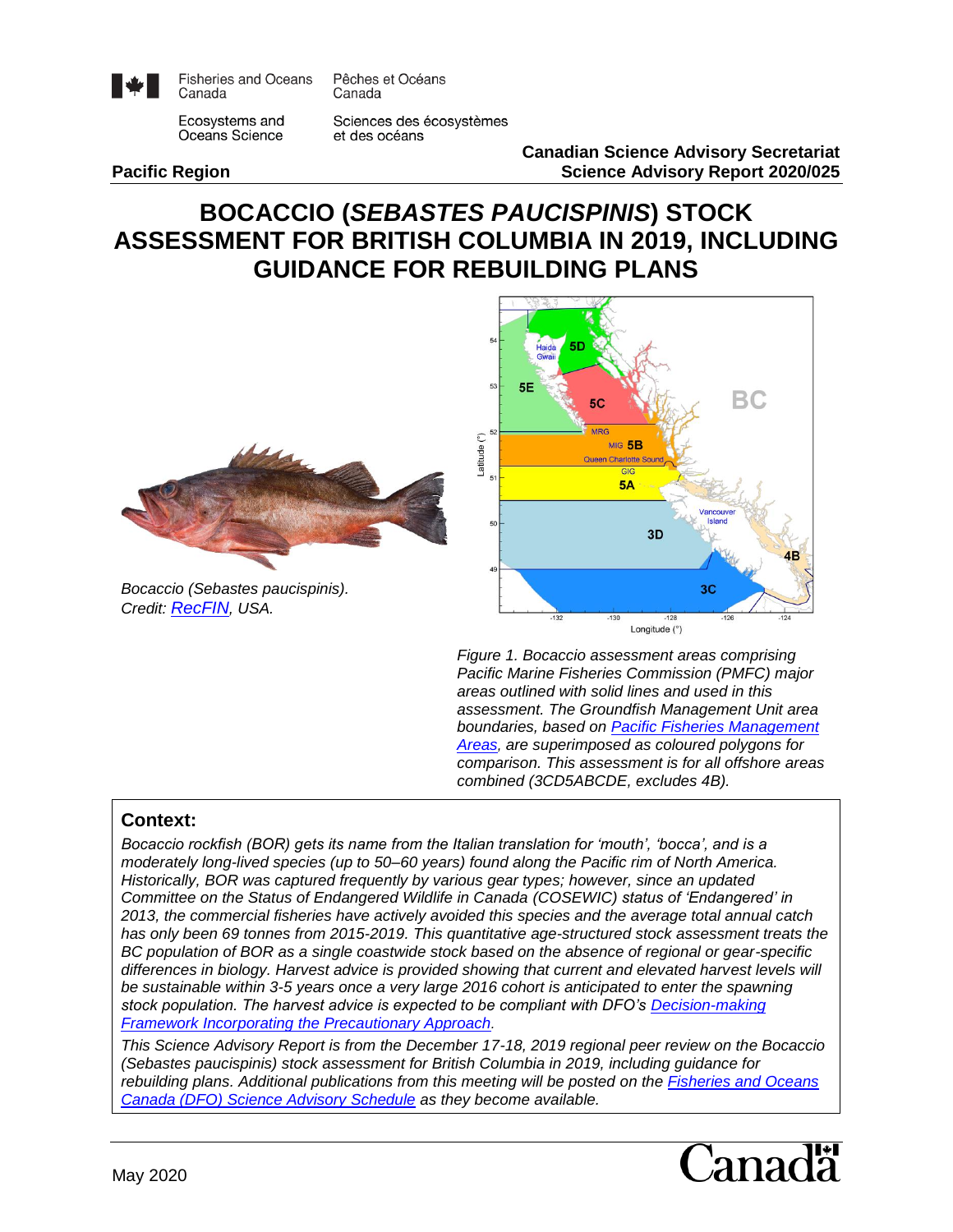# **SUMMARY**

- A single Bocaccio rockfish (BOR) stock has been identified along the BC coast, based on no observable differences in mean weight, observed length, or growth models between North (5ABCDE) and South (3CD) and among three regional areas (5DE, 5ABC, 3CD). There were also no observable differences in BOR biology by trawl fishing gear type.
- The BOR stock was assessed using a two-fishery, annual two-sex catch-at-age model, implemented in a Bayesian framework to quantify uncertainty of estimated quantities. A composite base case that combined three models using three fixed values for natural mortality (*M*) to incorporate the uncertainty in this parameter was used to evaluate this stock.
- The median (with 5 and 95 percentiles of the Bayesian results) female spawning biomass at the beginning of 2020  $(B<sub>2020</sub>)$  is estimated to be 0.028 (0.013, 0.058) of unfished female spawning biomass  $(B<sub>0</sub>)$ . Also,  $B<sub>2020</sub>$  is estimated to be 0.096 (0.042, 0.23) of the equilibrium spawning biomass at maximum sustainable yield, *B*<sub>MSY</sub>.
- There is an estimated probability of  $< 0.01$  that  $B_{2020} > 0.4 B_{MSY}$  and a probability of 0 that  $B_{2020} > 0.8 B_{\text{MSY}}$  (i.e. of being in the Healthy zone). The probability that the exploitation rate in 2019 was below that associated with MSY is >0.99.
- There is evidence from the two most important trawl surveys and from the commercial fishery that a strong BOR cohort was spawned in 2016. This stock assessment estimates that this cohort is 44 times (5–95% range: 30–58) the average recruitment (1935-2019) estimated over the 85 year reconstruction period.
- Advice to management is presented in the form of decision tables using the provisional reference points from the DFO Decision Making Framework Incorporating the Precautionary [Approach](http://www.dfo-mpo.gc.ca/reports-rapports/regs/sff-cpd/precaution-back-fiche-eng.htm) (DFO 2009). The decision tables provide ten-year projections across a range of constant catches up to 600 tonnes/year.
- The strong 2016 year class is projected to rebuild this stock above the limit reference point  $(LRP)$  (0.4 $B_{MSY}$ ) with a 0.95 probability by 2023 at catch levels up to 600 tonnes/year. Catch levels above 600 tonnes/year were not evaluated. It is projected to rebuild this stock above the Upper Stock Reference (USR)  $(0.8B_{MSY})$  with at least a 0.68 probability by 2023 over the same range of catch levels. Decision tables for stock rebuilding out to three generations (60 years) are presented in the Research Document.
- The size of the 2016 year class was a major source of uncertainty discussed during the review, this uncertainty was addressed with projections from the lowest 5<sup>th</sup> percentile of recruitment estimates. These projections extended the period to rebuild above the (USR) by 2 years.
- The appropriateness of the MSY-based reference points for long-lived, low productivity species is uncertain; consequently, advice to management relative to reference points based on 0.2 and 0.4 of  $B_0$  is also presented as alternative options in the Research Document.
- It is recommended that a stock status update be prepared biennially, with a full reassessment occurring after 2025 or longer. Intermediate progress on rebuilding can be tracked by the two primary trawl surveys which sample this species as well as by the commercial trawl fishery.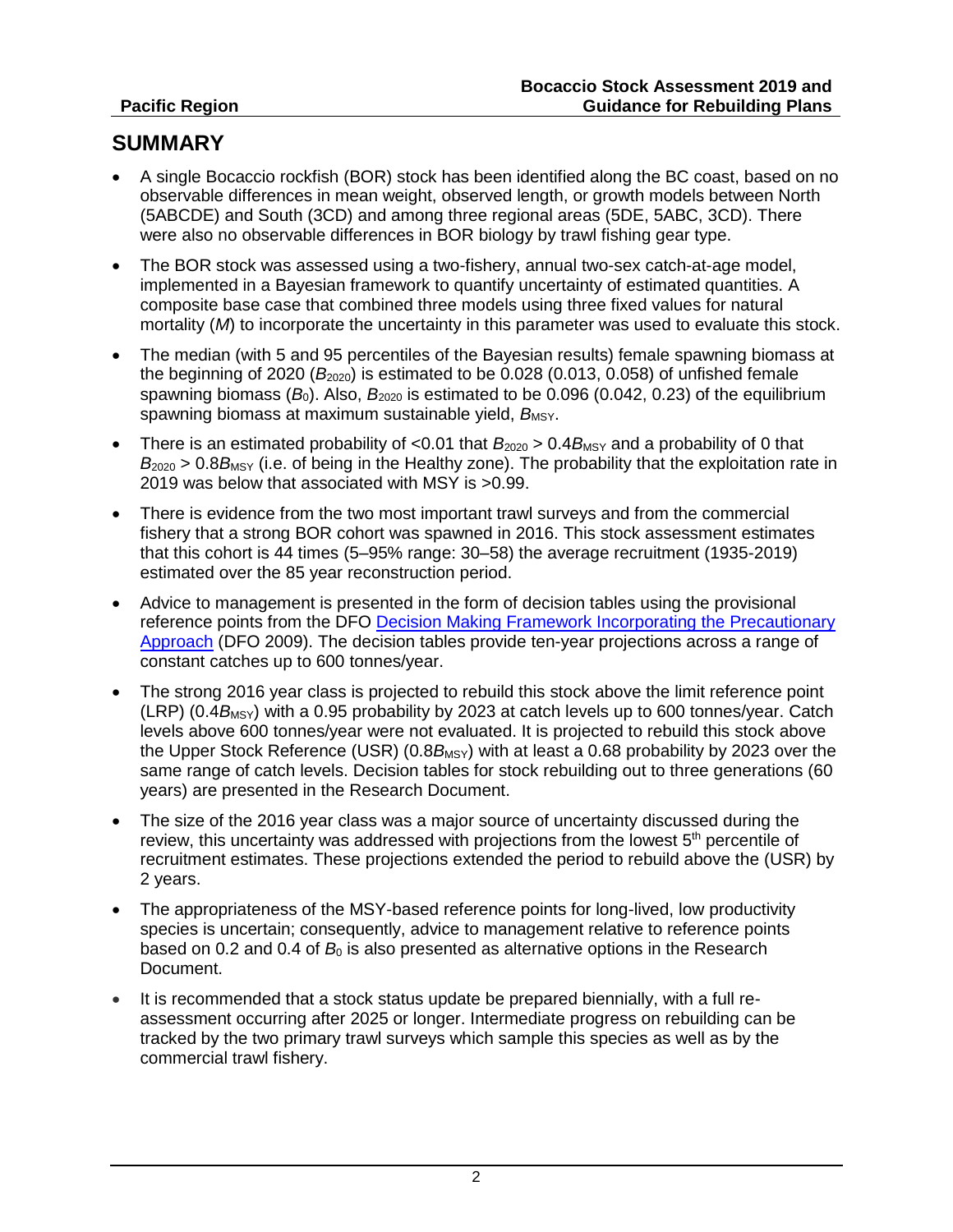# **INTRODUCTION**

The Committee on the Status of Endangered Wildlife in Canada (COSEWIC) assessed the British Columbia (BC) population of Bocaccio rockfish (BOR) as "Threatened" in 2002. In November 2013, BOR was reassessed by COSEWIC as "Endangered". An endangered species is defined by the Species at Risk Act (SARA) as one that is facing imminent extirpation or extinction. In the absence of updated science advice, there is uncertainty about the risks posed to the BC BOR stock as catch levels will likely increase in response to an apparent strong recruitment event. This stock assessment provides an update on the stock status of BOR and also serves to inform DFO rebuilding plans for this species. Additional information is provided on COSEWIC indicators for [assessment criterion A2b](https://www.canada.ca/content/dam/eccc/migration/cosewic-cosepac/94d0444d-369c-49ed-a586-ec00c3fef69b/assessment_process_and_criteria_e.pdf) in the full Research Document.

BOR (*Sebastes paucispinis*) is ubiquitous along the BC coast, with most catches taken near the bottom in the depth range of 60-300 m. Catches appear to be greatest on the edge of the continental shelf where it slopes away, as well as along the edges of the main gullies in Queen Charlotte Sound and the more southern sections of Hecate Strait (Stanley et al. 2009). Stanley et al. (2009) noted that BOR is a schooling semi-pelagic species, leading to the observation that the adults likely do not occupy specific sites other than preferring high-relief boulder fields and rocks. The species appears to be a relatively short-lived compared to other *Sebastes* species such as Pacific Ocean Perch (*S. alutus*) or Rougheye Rockfish (*S. aleutianus*), a characteristic shared with other semi-pelagic *Sebastes* species (e.g., Widow Rockfish, *S. entomelas*). The available age data show that this species reaches maximum ages around 50-55 years, with one male specimen reaching age 70 and three specimens aged 60 or greater from a pool of nearly 4,000 age observations. This stock assessment evaluates a BC coastwide population harvested by two fisheries (1=commercial bottom and midwater trawl; 2=halibut longline, sablefish trap, lingcod longline, inshore longline, salmon troll, and recreational), each with pooled catches and with age data only available for the combined trawl fishery.

# **ASSESSMENT**

 $\overline{a}$ 

The catch-at-age model used for the stock assessment was tuned to six fishery-independent trawl survey series (covering 1967-2019), a standardised commercial bottom trawl catch per unit effort (CPUE) series  $(1996-2012)^1$ , annual estimates of commercial catch from two fisheries, and age composition data from the combined commercial trawl fishery and four of the six surveys. Before the development of modern catch databases, historical landings of rockfish were aggregated: either as Pacific Ocean Perch (POP) or rockfish other than POP (ORF). Annual totals for Pacific Marine Fisheries Commission (PMFC) regions are available from eight different sources, although not in all years (see Haigh and Yamanaka 2011). All catches of BOR before 1996 for Trawl and 2006 for the "Other" fishery in this assessment have been reconstructed by applying contemporary ratios of BOR to ORF to annual historical landings by PFMC region. Discards were added to fishery-specific years based on average (trawl: 1997- 2006, other: 2000:2004) observed rates of discarding relative to landings.

The model started from an assumed equilibrium state in 1935. Three component base runs using a two-sex model were implemented in a Bayesian framework (using the Markov Chain Monte Carlo procedure) under scenarios that fixed natural mortality (*M*) to three levels (0.07, 0.08, 0.09) using an accumulator age (*A*) of 50 years while estimating steepness of the stock-recruit function (*h*), catchability (*q*) for surveys and CPUE, and selectivity (*µ*) for four

<sup>1</sup> The series was truncated at 2012 on the advice of the BOR Technical Working Group (TWG); it was felt that avoidance behaviour by the fleet would bias the indices after TACs were considerably reduced in 2013 in response to the COSEWIC 'Endangered' designation.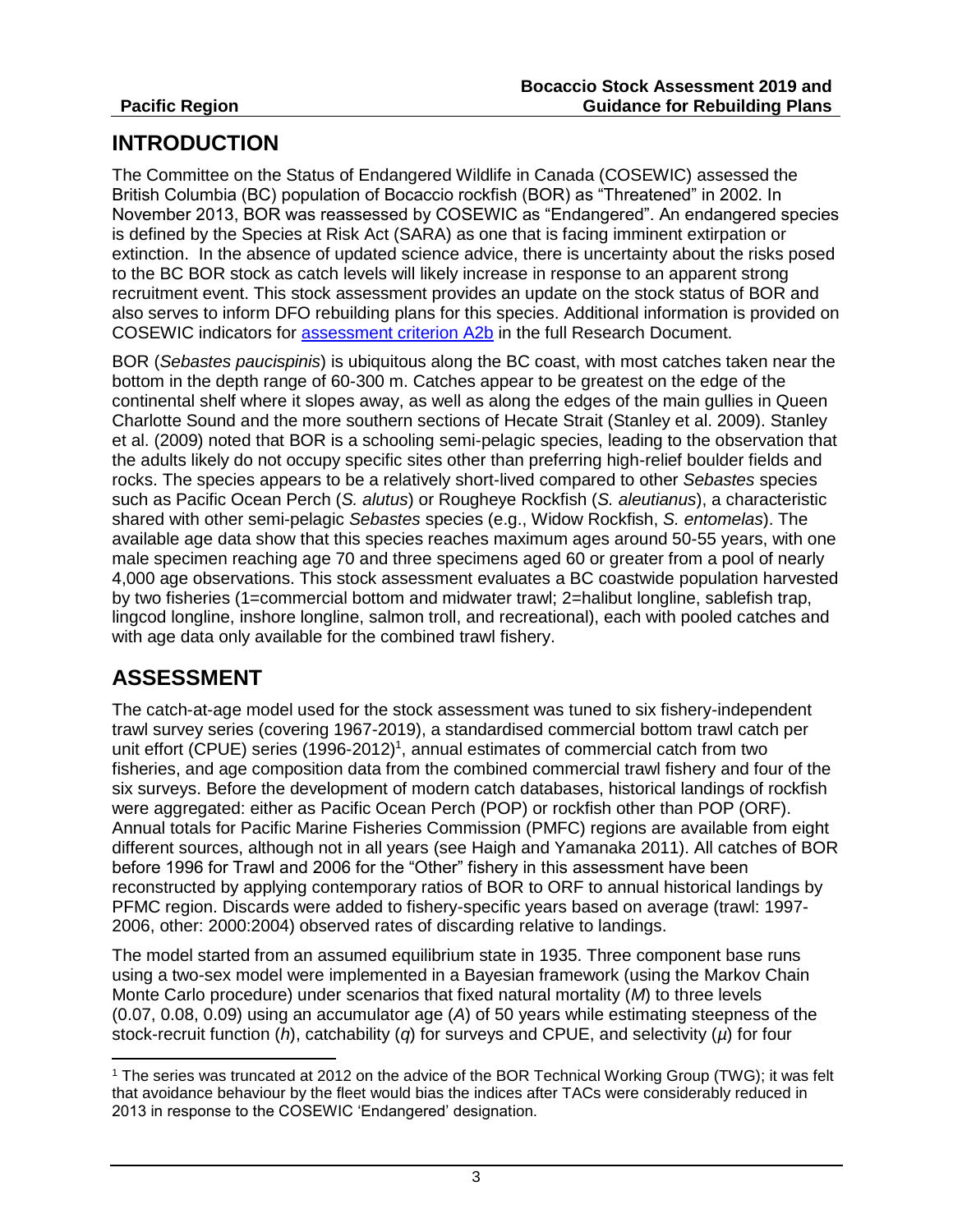surveys and the commercial trawl fleet. These three runs were combined into a composite base case which explored the major axes of uncertainty (*M*) in this stock assessment.

All calculations were made using the Bayesian Markov Chain Monte Carlo (MCMC) procedure to quantify parameter uncertainty. For each of the component base runs, six million simulations were sampled every 5000<sup>th</sup> to yield 1200 MCMC samples (reduced to 1000 after dropping the first 200 samples as 'burn-in') from the posterior distributions for estimated parameters. Estimates of various quantities were calculated from three pooled runs (3000 MCMC samples), and are presented as the median (with 5 and 95 percentiles to specify uncertainty). Calculated probabilities are based on the full MCMC posterior distributions.

The posterior parameter distributions for each component run of the composite base case were summed to create a composite posterior distribution of estimated parameters. This was then used to calculate a distribution of maximum sustainable yield (MSY) and associated reference points that reflected the assumed range of uncertainty in *M*. Ten-year and three-generation projections were performed over a range of constant catches and harvest rates to estimate probabilities of breaching reference points. Advice to managers is presented as sets of decision tables that provide probabilities of exceeding reference points (consistent with the 2009 DFO Precautionary Approach:  $0.4B_{\text{MSY}}$ ;  $0.8B_{\text{MSY}}$ ) as well as remaining below the harvest rate at MSY ( $u_{\text{MSY}}$ ) for 2020 through 2030 for a range of constant catch levels and harvest rates.

Figure 2 shows the estimated annual spawning biomass (mature females only) for the coastwide stock, together with the historical catches (males and females), for the composite base case. The coastwide BOR stock has experienced a nearly continuous decline from the start of the population reconstruction in 1935, interrupted only by a relatively level plateau spanning the years 1970-86 due to a few good recruitment events in 1969, 1976, and 1978. However, the decline continued from 1987 onwards until a very large recruitment event in 2016 (Figure 3), estimated to be 44 times the long-term average recruitment (5–95% range: 30–58).

The estimated median MSY is 1461 tonnes (703, 3623), compared to the average catch over the last five years (2015-2019) of 69 tonnes. The estimated current–year spawning biomass  $(B<sub>2020</sub>)$  relative to equilibrium unfished biomass,  $B<sub>2020</sub>/B<sub>0</sub> = 0.028$  (0.013, 0.058), and to equilibrium spawning biomass that would support the MSY,  $B_{2020}/B_{\text{MSY}} = 0.096$  (0.042, 0.23); neither of these estimates include the 2016 year class because it is assumed that the first four age classes do not have any mature females. In contrast, the equivalent ratio for the current biomass vulnerable to trawl gear (Table 1),  $V_{2020}/V_0 = 0.10$  (0.050, 0.21), which is determined by the selectivity function, is greater than the spawning biomass ratio because it includes a small fraction of the 2016 cohort. The estimated exploitation rates (*ut*) throughout the time series were low (maximum median *u* ≈ 0.06, Figure 4), with the current-year exploitation rate relative to that at MSY estimated at  $u_{2019}/u_{\text{MSY}} = 0.29$  (0.12, 0.66) for the trawl fishery and  $u_{2019}/u_{\text{MSY}} = 0.011$ (0.0042, 0.026) for the 'other' fishery (Table 1, Figure 5).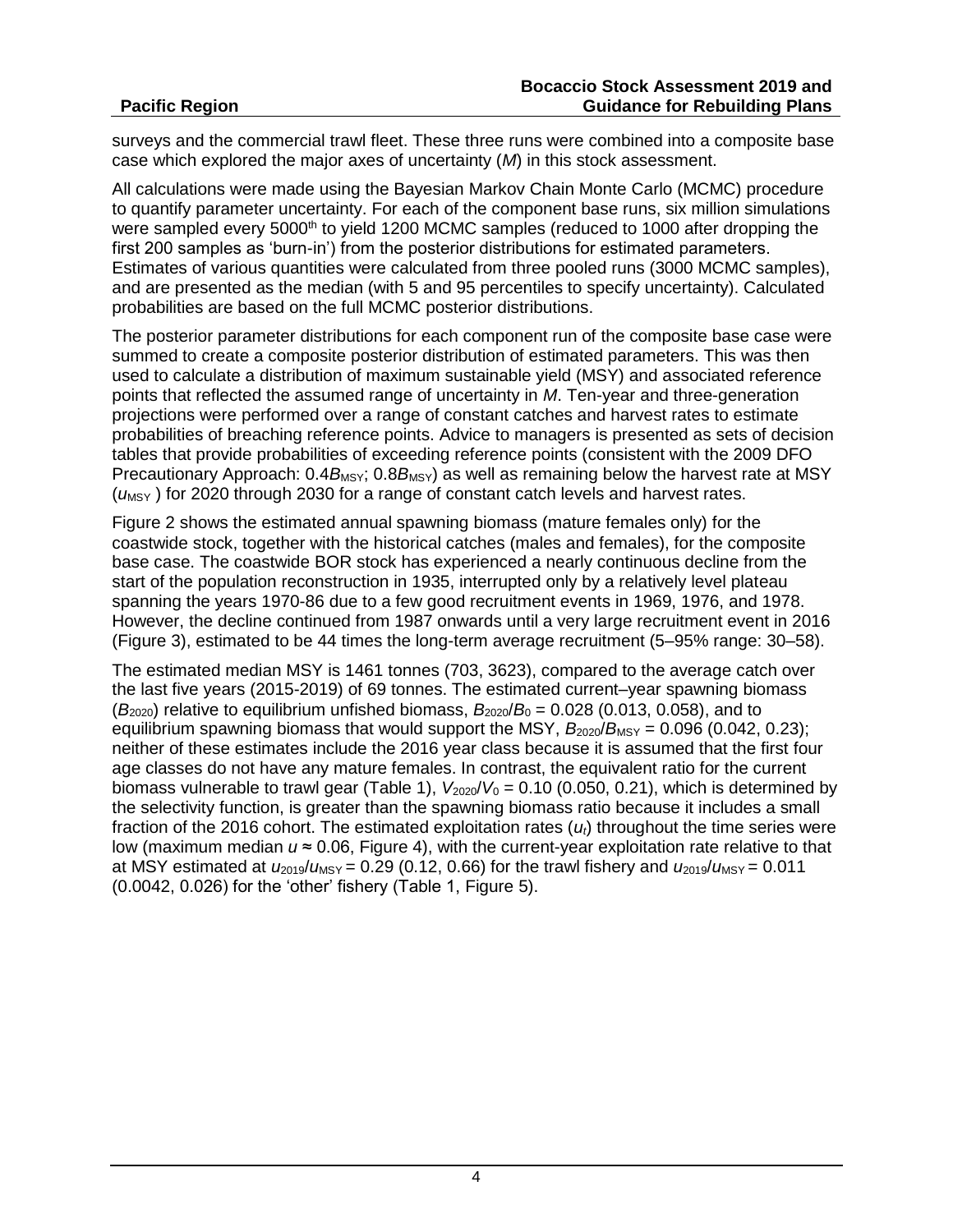

*Figure 2. Estimates of spawning biomass B<sup>t</sup> (tonnes) from the model posteriors of the composite base case (3000 MCMC samples). The median biomass trajectory appears as a solid curve surrounded by a 90% credibility envelope (quantiles: 0.05, 0.95) in light blue and delimited by dashed lines for years t=1935-2020; projected biomass appears in light red for years t=2021-2080. Also delimited is the 50% credibility interval (quantiles: 0.25-0.75) delimited by dotted lines. The horizontal dashed lines show the median LRP (red: 0.4BMSY) and USR (green: 0.8BMSY). Catch and assumed catch policy (200 tonnes/year) are represented as bars along the bottom axis.*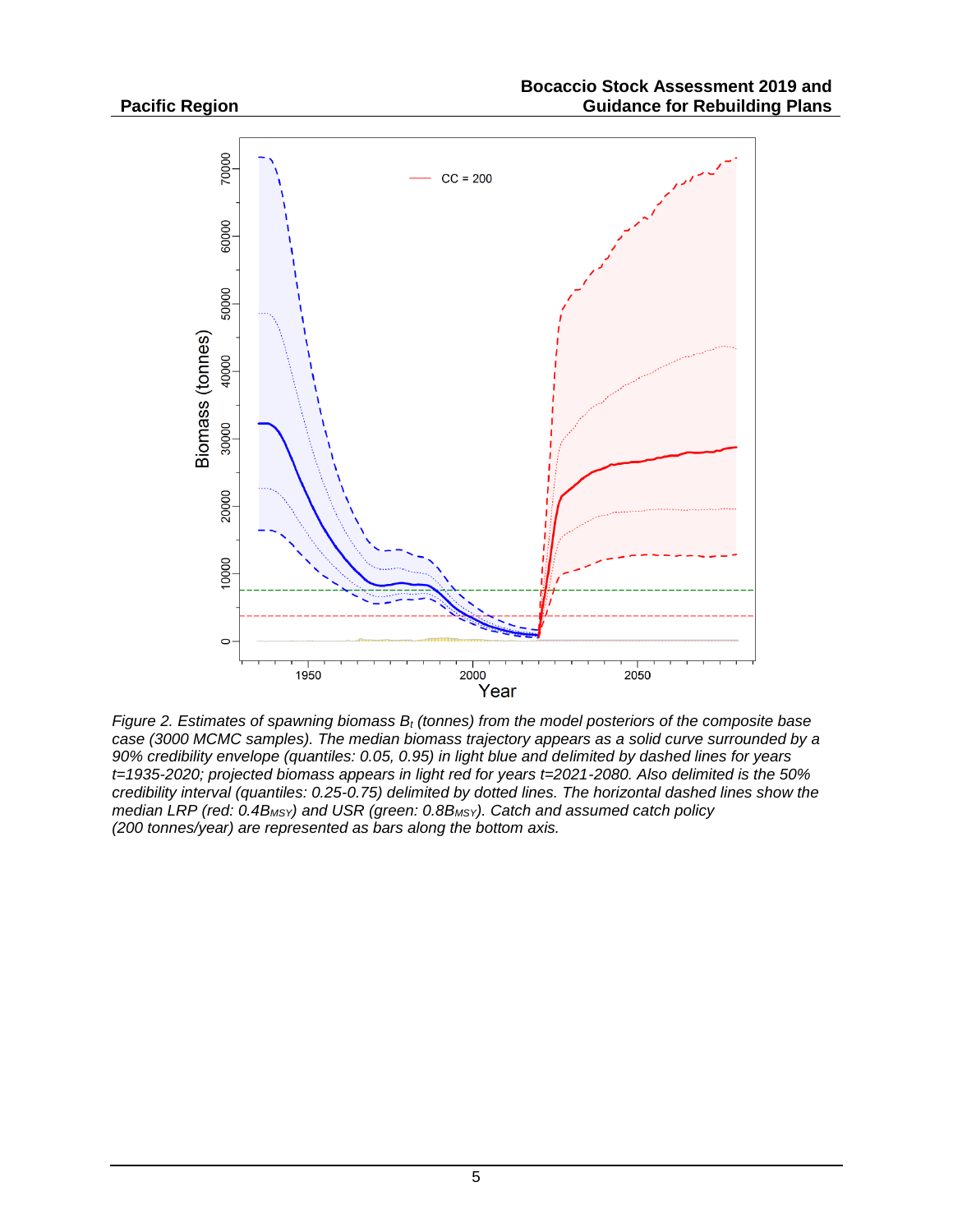

*Figure 3. Composite base case: marginal posterior distribution of recruitment (in 1000s of age-1 fish) for reconstructed (1935-2020–in grey) and projected (2021-2080–in red) years. Boxplots give the 0.05, 0.25, 0.5, 0.75 and 0.95 quantiles from 3000 MCMC results.*



*Figure 4. Composite base case: marginal posterior distributions of annual exploitation rate by year and fishery. Boxplots give the 0.05, 0.25, 0.5, 0.75 and 0.95 quantiles from 3000 MCMC results.*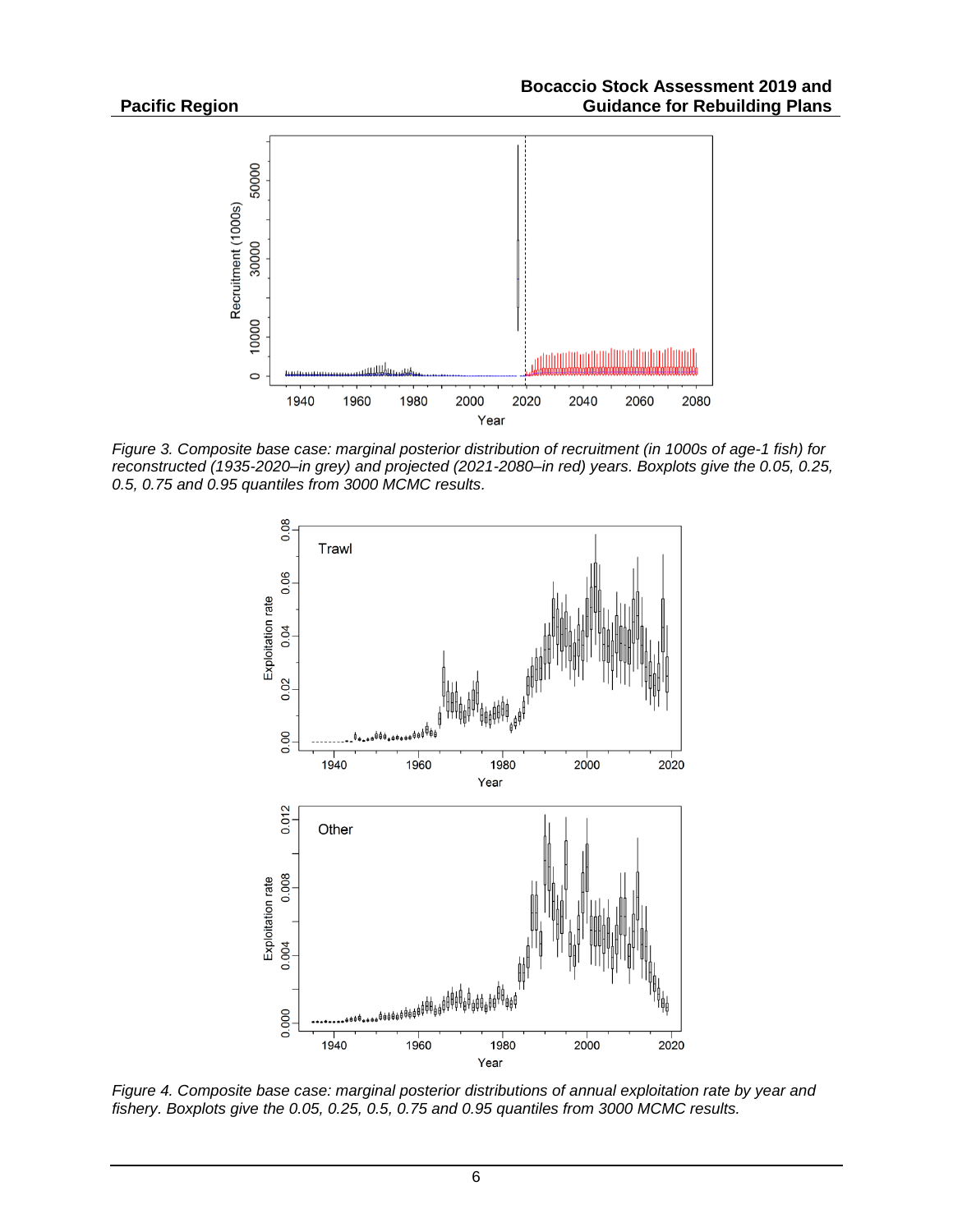

*Figure 5. Phase plot through time of the medians of the ratios B<sup>t</sup> /BMSY (the spawning biomass at the start of year t relative to BMSY) and two measures of fishing pressure: trawl (ut-1(trawl) /uMSY: cyan dot) and 'other' (ut-1(other) /uMSY: purple dot) (both represent the exploitation rate in the middle of year t-1 relative to uMSY for each fishery) for the composite base case. The filled green circle is the starting year (1935). Years then proceed from light grey through to dark grey with the final year (t=2020) as a filled cyan or purple circle, and the blue/purple lines represent the 0.05 and 0.95 quantiles of the posterior distributions for the final year. Previous assessment years (2008, 2012, Stanley et al. 2009, 2012) are indicated by gold/orange circles. Red and green vertical dashed lines indicate the PA provisional LRP* =  $0.4B$ *MSY* and USR = *0.8BMSY, and the horizontal grey dotted line indicates uMSY.*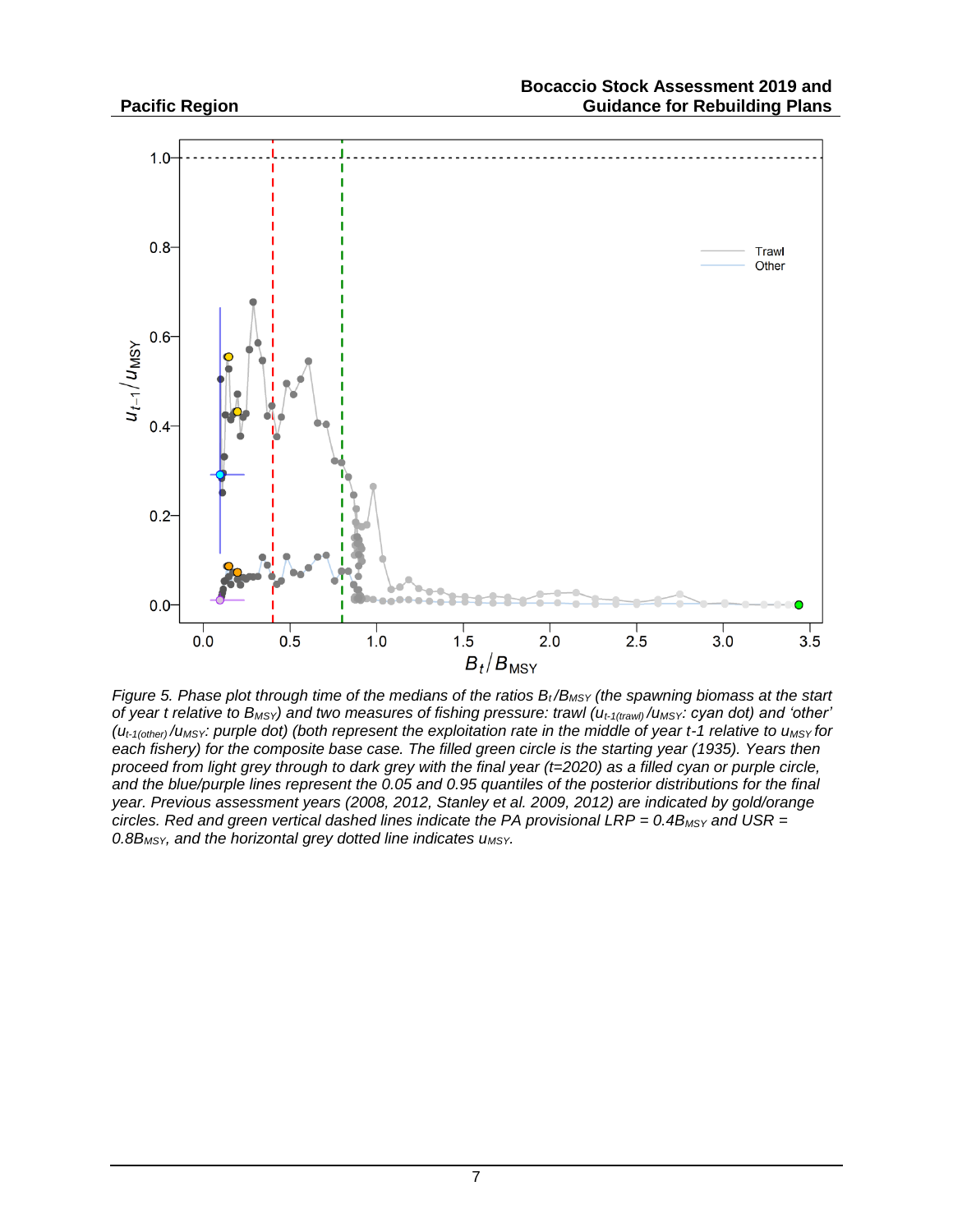#### **Bocaccio Stock Assessment 2019 and Guidance for Rebuilding Plans**

*Table 1. Quantiles of MCMC-derived quantities from the 3000 samples of the MCMC posterior of the composite base case. Note that all vulnerable biomass definitions are provided using the respective fishery selectivity. Definitions: B<sup>0</sup> – unfished equilibrium spawning biomass (mature females),V<sup>0</sup> – unfished equilibrium vulnerable biomass (males and females), B<sup>2020</sup> – spawning biomass at the start of 2020, V<sup>2020</sup> – vulnerable biomass in the middle of 2019, u<sup>2019</sup> – exploitation rate (ratio of total catch to vulnerable biomass) in the middle of 2019, umax – maximum exploitation rate (calculated for each sample as the maximum exploitation rate from 1935-2019), BMSY – equilibrium spawning biomass at MSY (maximum sustainable yield), uMSY – equilibrium exploitation rate at MSY, VMSY – equilibrium vulnerable biomass at MSY. All biomass values (including MSY) are in tonnes. The average annual catch over the last 5 years (2015-19) was 69 tonnes.* 

|                                                | From model output    |          |         |  |  |  |  |
|------------------------------------------------|----------------------|----------|---------|--|--|--|--|
| <b>Value</b>                                   | 5%                   | 50%      | 95%     |  |  |  |  |
| $B_{\rm 0}$                                    | 16,460               | 32,289   | 71,710  |  |  |  |  |
| $V_0$ (trawl)                                  | 27,930               | 55,089   | 123,319 |  |  |  |  |
| $V_0$ ('other')                                | 27,286               | 53,564   | 119,116 |  |  |  |  |
| $B_{2019}$                                     | 552                  | 899      | 1,655   |  |  |  |  |
| $V_{2020}$ (trawl)                             | 3,046                | 5,703    | 12,273  |  |  |  |  |
| $V_{2020}$ ('other')                           | 2,582                | 4,709    | 9,812   |  |  |  |  |
| $B_{2020}$ / $B_0$                             | 0.0132               | 0.0278   | 0.0578  |  |  |  |  |
| $V_{2020}$ / $V_0$ (trawl)                     | 0.0496               | 0.104    | 0.213   |  |  |  |  |
| $V_{2020} / V_0$ ('other')                     | 0.0426               | 0.0875   | 0.175   |  |  |  |  |
| $U_{2019}$ (trawl)                             | 0.0121               | 0.025    | 0.0441  |  |  |  |  |
| $U2019$ ('other')                              | 0.000467             | 0.000930 | 0.00161 |  |  |  |  |
| $u_{\text{max}}$ (trawl)                       | 0.0369               | 0.0588   | 0.0792  |  |  |  |  |
| $U_{\text{max}}$ ('other')                     | 0.00654              | 0.00968  | 0.0124  |  |  |  |  |
|                                                | MSY-based quantities |          |         |  |  |  |  |
| Value                                          | 5%                   | 50%      | 95%     |  |  |  |  |
| <b>MSY</b>                                     | 703                  | 1,461    | 3,623   |  |  |  |  |
| $B_{\text{MSY}}$                               | 4,134                | 9,462    | 22,469  |  |  |  |  |
| $0.4B_{\text{MSY}}$                            | 1,653                | 3,785    | 8,988   |  |  |  |  |
| $0.8B_{\text{MSY}}$                            | 3,307                | 7,570    | 17,976  |  |  |  |  |
| $B_{2020}$ / $B_{\rm MSY}$                     | 0.0417               | 0.0963   | 0.2340  |  |  |  |  |
| $B_{\mathsf{MSY}}$ / $B_0$                     | 0.225                | 0.291    | 0.353   |  |  |  |  |
| <b>VMSY</b>                                    | 7,858                | 17,554   | 41,876  |  |  |  |  |
| $V_{MSY} / V_0$ (trawl)                        | 0.252                | 0.319    | 0.378   |  |  |  |  |
| $V_{MSY}$ / $V_0$ ('other')                    | 0.253                | 0.328    | 0.396   |  |  |  |  |
| <b>UMSY</b>                                    | 0.054                | 0.085    | 0.133   |  |  |  |  |
| $u_{2019}$ / $u_{MSY}$ (trawl)                 | 0.116                | 0.291    | 0.664   |  |  |  |  |
| U <sub>2019</sub> / U <sub>MSY</sub> ('other') | 0.00421              | 0.0109   | 0.0258  |  |  |  |  |

# **Reference Points**

Figure 6 shows the stock status for the composite base case as well as each component run relative to the provisional DFO (2009) limit and upper stock reference points of 0.4*B*MSY and 0.8B<sub>MSY</sub> respectively (see Table 1 for B<sub>MSY</sub> reference points specific to BOR). These reference points define the 'Critical', 'Cautious' and 'Healthy' zones. The composite base case spawning biomass at the beginning of 2020 is estimated to be above the limit reference point (LRP) with probability  $P(B_{2020} > 0.4B_{MSY})$  <0.01, and above the upper stock reference (USR) point with probability  $P(B_{2020} > 0.8B_{MSY}) = 0$  (i.e., no probability of being in the Healthy zone based on the set of MCMC posterior samples).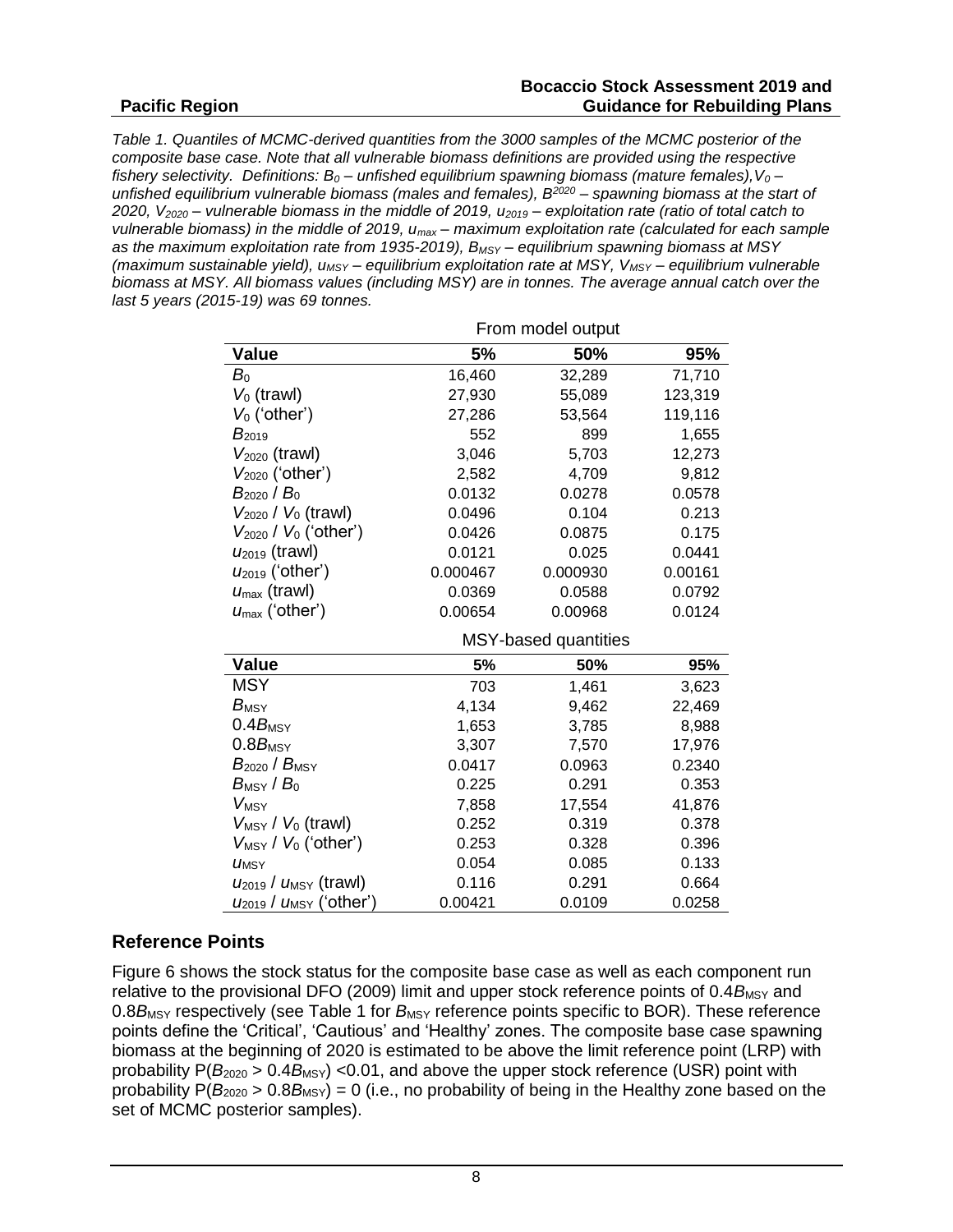Starting in 2021, there is a quick rebound in spawning biomass because a small proportion of the 5-year old fish have become mature. Due to the large estimated size of the 2016 cohort, the recovery of the spawning stock biomass is rapid and the probability of this biomass exceeding the LRP, i.e.  $P(B_t > 0.4B_{MSY})$ , exceeds 95% in year  $t = 2023$  (Table 2). Figure 6 demonstrates the rapidity of this rebound by showing projected stock status in two years (at the beginning of 2022), assuming a constant catch of 200 tonnes/year or a harvest rate of 0.04/year. In this short time, spawning biomass has moved into the Cautious zone (i.e., the median lies near the USR of  $0.8B$ <sub>MSY</sub>).

MSY-based reference points estimated within a stock assessment model can be highly sensitive to model assumptions about natural mortality and stock recruitment dynamics (Forrest et al. 2018). As a result, other jurisdictions use reference points that are expressed in terms of *B*<sup>0</sup> rather than *B*MSY (e.g., New Zealand Ministry of Fisheries 2011). Therefore, the reference points of 0.2*B*0 and 0.4*B*0 are also presented in Appendix F of the Research Document. These reference points are default values used in New Zealand respectively as a 'soft limit', below which management action needs to be taken, and a 'target' biomass for low productivity stocks, a mean around which the biomass is expected to vary. The 'soft limit' is equivalent to the Upper Stock Reference (USR, 0.8B<sub>MSY</sub>) in the provisional DFO Sustainable Fisheries Framework while a 'target' biomass is not specified.

A second component of the provisional harvest rule (DFO 2009) concerns the relationship of the exploitation rate relative to that associated with MSY under equilibrium conditions ( $\mu_{\text{MSY}}$ ). The rule specifies that the exploitation rate should not exceed  $u_{\text{MSY}}$  when the stock is in the Healthy zone. Catches should be reduced when in the Cautious zone, and be kept to the lowest level possible when in the Critical zone. Because of the strong management measures in place to protect BOR, exploitation rates are already well below  $u_{MSY}$ , with the estimated ratio of  $u_{2019}/u_{MSY}$  $= 0.29$  (0.12, 0.66) (Table 1). The probability that the current exploitation rate is below that associated with MSY is  $P(\mu_{2019} < \mu_{MSY}) = 0.99$  for the trawl fishery and 1 for the 'other' fishery. A phase plot of the time-evolution of spawning biomass and exploitation rate for the two modelled fisheries in MSY space (Figure 5) shows that the stock has been in the Cautious zone from 1989 to 1998 and in the Critical zone since 1999.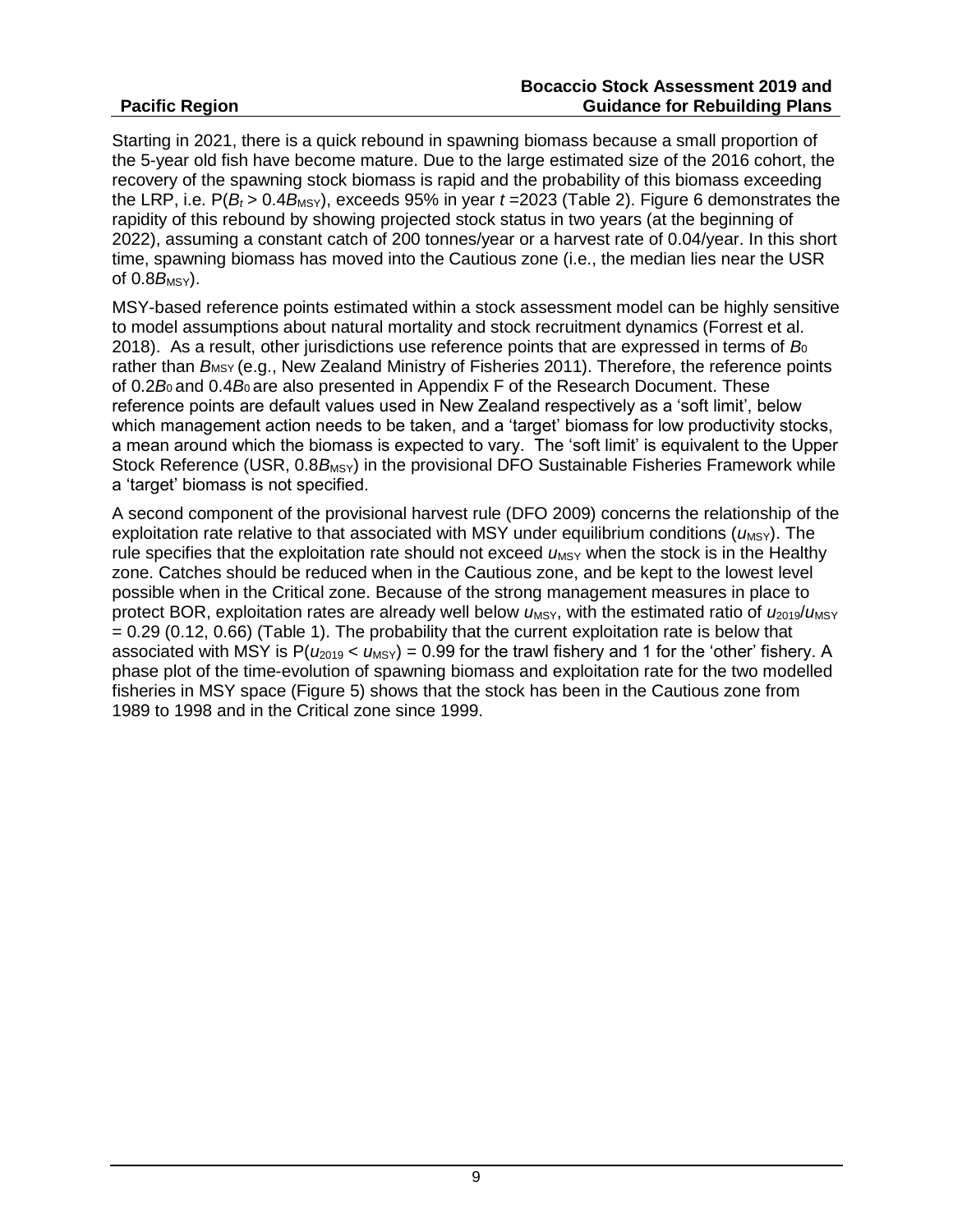

*Figure 6. Status of the coastal BOR stock relative to the DFO Precautionary Approach (PA) provisional reference points of 0.4BMSY and 0.8BMSY for the t=2020 composite base case and the component base runs that are pooled to form the composite base case. Also shown are projected stock status for the composite base case at the beginning of 2022 after fishing at a constant catch=200 tonnes/year or a constant exploitation rate of 0.04/year. 2022 is the second year that the 2016 cohort is assumed to contribute to the spawning population. Boxplots show the 0.05, 0.25, 0.5, 0.75 and 0.95 quantiles from the MCMC posterior.*

# **Projection Results and Decision Tables**

Ten-year projections, starting with the biomass at the beginning of 2020, were made over a range of constant catch levels (0-600 tonnes in 50 tonne increments) and harvest rates (0-0.12/year in 0.01/year increments, available in the Research Document). This time frame was considered adequate for advice to managers before the next stock assessment of this species, especially given that these projections are dominated by the 2016 cohort, which is by far the primary contributor to any short-term biomass increase. Note that the uncertainty in rebuilding increases the further forward in time they are projected. While all projections should be treated with caution, projections beyond 10 years should be treated with additional caution. The decision table (Table 2) gives the probabilities of the spawning biomass exceeding the biomass reference points and of being below  $u_{MSY}$  in each projected year for each catch level. Note that these tables assume that catches are held constant, so there is no consequent reduction of the exploitation rate in the projections if a stock reaches the Cautious or Critical zones.

At all levels of evaluated catch, Table 2 shows that a manager would be  $\geq 99\%$  certain that both  $B_{2025}$  and  $B_{2030}$  are above the LRP of 0.4 $B_{MSY}$ , ≥89% certain that  $B_{2025}$  and ≥93% certain that *B*<sub>2030</sub> are above the USR of 0.8*B*<sub>MSY</sub>, and ≥98% certain that  $u_{2025}$  and  $u_{2030}$  are below  $u_{MSY}$  for the composite base case. The preferred catch and risk levels used in managing the BOR stock are management choices. For example, it may be desirable to be 95% certain that *B*<sub>2025</sub> exceeds an LRP whereas exceeding a USR might only require a 50% probability. Assuming this risk profile, all the catch policies in Table 2 would satisfy the specified LRP and USR constraints. Assuming that *u*<sub>MSY</sub> is a limit exploitation rate, all the catch policies in Table 2 beginning in 2021 define harvest rates that would be less than  $\mu_{\text{MSY}}$  with a probability of at least 95%.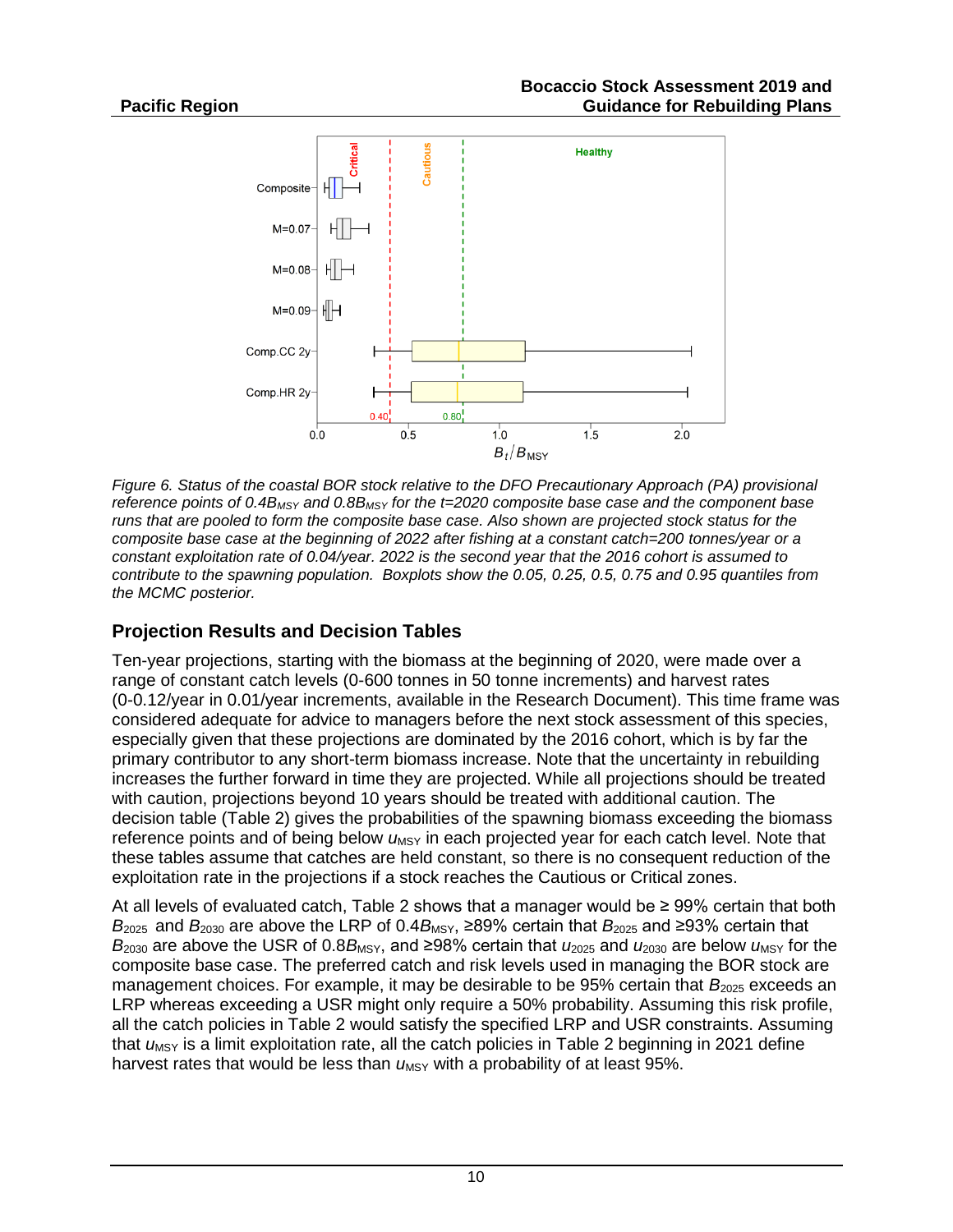#### **Bocaccio Stock Assessment 2019 and Guidance for Rebuilding Plans**

*Table 2. Decision tables for the reference points 0.4BMSY, 0.8BMSY, and uMSY for 1-10 year projections for a range of constant catch policies (in tonnes) using the composite base case. Values are the probability (proportion of 3000 MCMC samples) of the female spawning biomass at the start of year t being greater than the BMSY reference points, or the exploitation rate of vulnerable biomass in the middle of year t being less than the uMSY reference point. For reference, the average annual catch over the last 5 years (2015- 2019) was 69 tonnes.*

|  | $P(B_t>0.4B_{MSY})$ |
|--|---------------------|
|--|---------------------|

| Catch               |             |      |      |      |      |       |       |       |       | Projection year |       |
|---------------------|-------------|------|------|------|------|-------|-------|-------|-------|-----------------|-------|
| policy              | 2020        | 2021 | 2022 | 2023 | 2024 | 2025  | 2026  | 2027  | 2028  | 2029            | 2030  |
| 0                   | < 0.01      | 0.66 | 0.88 | 0.97 | 0.99 | >0.99 | >0.99 | >0.99 | >0.99 | >0.99           | >0.99 |
| 50                  | < 0.01      | 0.66 | 0.88 | 0.97 | 0.99 | >0.99 | >0.99 | >0.99 | >0.99 | >0.99           | >0.99 |
| 100                 | < 0.01      | 0.66 | 0.88 | 0.97 | 0.99 | >0.99 | >0.99 | >0.99 | >0.99 | >0.99           | >0.99 |
| 150                 | < 0.01      | 0.66 | 0.88 | 0.97 | 0.99 | >0.99 | >0.99 | >0.99 | >0.99 | >0.99           | >0.99 |
| 200                 | < 0.01      | 0.65 | 0.87 | 0.97 | 0.99 | >0.99 | >0.99 | >0.99 | >0.99 | >0.99           | >0.99 |
| 250                 | < 0.01      | 0.65 | 0.87 | 0.97 | 0.99 | >0.99 | >0.99 | >0.99 | >0.99 | >0.99           | >0.99 |
| 300                 | < 0.01      | 0.65 | 0.87 | 0.96 | 0.99 | >0.99 | >0.99 | >0.99 | >0.99 | >0.99           | >0.99 |
| 350                 | < 0.01      | 0.65 | 0.86 | 0.96 | 0.99 | >0.99 | >0.99 | >0.99 | >0.99 | >0.99           | >0.99 |
| 400                 | < 0.01      | 0.64 | 0.86 | 0.96 | 0.99 | >0.99 | >0.99 | >0.99 | >0.99 | >0.99           | >0.99 |
| 450                 | < 0.01      | 0.64 | 0.86 | 0.96 | 0.99 | 0.99  | >0.99 | >0.99 | >0.99 | >0.99           | >0.99 |
| 500                 | < 0.01      | 0.64 | 0.86 | 0.96 | 0.99 | 0.99  | >0.99 | >0.99 | >0.99 | >0.99           | >0.99 |
| 550                 | < 0.01      | 0.64 | 0.85 | 0.96 | 0.98 | 0.99  | >0.99 | >0.99 | >0.99 | >0.99           | >0.99 |
| 600                 | < 0.01      | 0.64 | 0.85 | 0.95 | 0.98 | 0.99  | 0.99  | >0.99 | >0.99 | 0.99            | 0.99  |
| $P(B_t>0.8B_{MSY})$ |             |      |      |      |      |       |       |       |       |                 |       |
| Catch               |             |      |      |      |      |       |       |       |       | Projection year |       |
| policy              | 2020        | 2021 | 2022 | 2023 | 2024 | 2025  | 2026  | 2027  | 2028  | 2029            | 2030  |
| 0                   | $\mathbf 0$ | 0.21 | 0.49 | 0.73 | 0.87 | 0.94  | 0.96  | 0.97  | 0.97  | 0.97            | 0.98  |
| 50                  | 0           | 0.20 | 0.49 | 0.73 | 0.87 | 0.93  | 0.96  | 0.97  | 0.97  | 0.97            | 0.97  |
| 100                 | 0           | 0.20 | 0.49 | 0.73 | 0.86 | 0.93  | 0.96  | 0.97  | 0.97  | 0.97            | 0.97  |
| 150                 | 0           | 0.20 | 0.48 | 0.72 | 0.85 | 0.93  | 0.96  | 0.96  | 0.96  | 0.97            | 0.97  |
| 200                 | 0           | 0.20 | 0.48 | 0.72 | 0.85 | 0.92  | 0.95  | 0.96  | 0.96  | 0.96            | 0.97  |
| 250                 | 0           | 0.20 | 0.48 | 0.72 | 0.85 | 0.92  | 0.95  | 0.96  | 0.96  | 0.96            | 0.96  |
| 300                 | 0           | 0.20 | 0.48 | 0.71 | 0.85 | 0.92  | 0.94  | 0.95  | 0.96  | 0.96            | 0.96  |
| 350                 | 0           | 0.20 | 0.47 | 0.71 | 0.84 | 0.91  | 0.94  | 0.95  | 0.95  | 0.96            | 0.96  |
| 400                 | 0           | 0.19 | 0.47 | 0.70 | 0.84 | 0.91  | 0.94  | 0.95  | 0.95  | 0.95            | 0.95  |
| 450                 | $\mathbf 0$ | 0.19 | 0.46 | 0.70 | 0.83 | 0.90  | 0.93  | 0.94  | 0.94  | 0.95            | 0.95  |
| 500                 | 0           | 0.19 | 0.46 | 0.70 | 0.83 | 0.90  | 0.93  | 0.94  | 0.94  | 0.94            | 0.94  |
| 550                 | 0           | 0.19 | 0.46 | 0.69 | 0.82 | 0.89  | 0.93  | 0.93  | 0.93  | 0.93            | 0.94  |
| 600                 | 0           | 0.19 | 0.45 | 0.68 | 0.82 | 0.89  | 0.92  | 0.93  | 0.93  | 0.93            | 0.93  |

|  | $P(u_t < u_{MSY})$ |
|--|--------------------|
|--|--------------------|

Projection year

| Catch  |       |       |       |       |       |       |       |       |       | Projection year |       |
|--------|-------|-------|-------|-------|-------|-------|-------|-------|-------|-----------------|-------|
| policy | 2020  | 2021  | 2022  | 2023  | 2024  | 2025  | 2026  | 2027  | 2028  | 2029            | 2030  |
| 0      |       |       | 1     |       |       |       |       |       |       |                 |       |
| 50     |       |       |       |       |       |       |       |       |       |                 |       |
| 100    | >0.99 | >0.99 |       |       |       |       |       |       |       |                 |       |
| 150    | 0.98  | >0.99 | >0.99 |       |       |       |       |       |       |                 |       |
| 200    | 0.95  | 0.99  | >0.99 | >0.99 | >0.99 |       |       |       |       |                 |       |
| 250    | 0.89  | 0.97  | 0.99  | >0.99 | >0.99 | >0.99 |       |       |       |                 |       |
| 300    | 0.81  | 0.94  | 0.99  | 0.99  | >0.99 | >0.99 | >0.99 | >0.99 | >0.99 | >0.99           | >0.99 |
| 350    | 0.72  | 0.91  | 0.97  | 0.99  | >0.99 | >0.99 | >0.99 | >0.99 | >0.99 | >0.99           | >0.99 |
| 400    | 0.63  | 0.86  | 0.96  | 0.99  | 0.99  | >0.99 | >0.99 | >0.99 | >0.99 | >0.99           | >0.99 |
| 450    | 0.56  | 0.82  | 0.93  | 0.97  | 0.99  | 0.99  | 0.99  | >0.99 | >0.99 | 0.99            | 0.99  |
| 500    | 0.49  | 0.76  | 0.91  | 0.96  | 0.98  | 0.99  | 0.99  | 0.99  | 0.99  | 0.99            | 0.99  |
| 550    | 0.42  | 0.71  | 0.88  | 0.95  | 0.97  | 0.98  | 0.99  | 0.99  | 0.99  | 0.99            | 0.99  |
| 600    | 0.36  | 0.65  | 0.85  | 0.93  | 0.96  | 0.98  | 0.98  | 0.98  | 0.98  | 0.98            | 0.98  |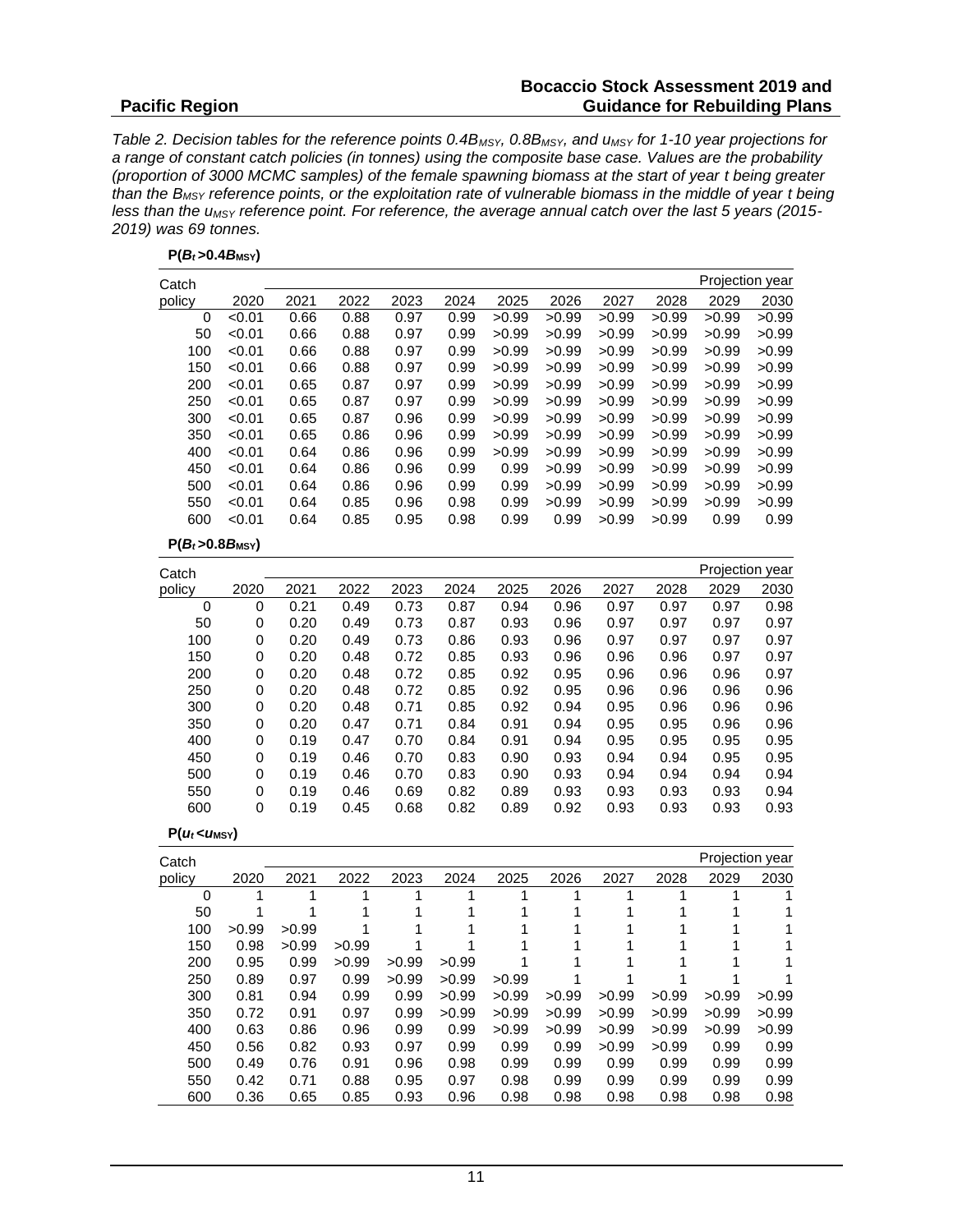The associated Research Document (RD) also provides tables for rebuilding out to three generations; however, the current base case shows that a full recovery (with 95% probability) above the LRP will occur in three years and above the USR in six years, assuming catch policy does not exceed 250 tonnes/year (Table 2). Further, the stock will remain above the LRP for the next three generations under constant catch polices with a high probability (Table F.21, RD). Only under harvest rate scenarios greater than 0.08 does the spawning stock biomass begin to decline such that the probability of remaining above the LRP falls below 95% (Table F.22, RD).

# **Sources of Uncertainty**

Uncertainty in the estimated parameters is explicitly addressed using a Bayesian approach, with credibility intervals and probabilities provided for all quantities of interest. These intervals and probabilities are only valid for the specified model using the weights assigned to the various data components across the three runs comprising the composite base case. The Bayesian approach also relies on the prior belief about each input parameter. In particular, the Technical Working Group noted that natural mortality (*M*) was a key uncertainty for this species, especially as it could not be estimated given the available data. Using a plausible range of *M* values helped to capture this uncertainty in model results.

Other uncertainties were explored through sensitivity runs. These included:

- productivity assumptions changing standard deviation of recruitment residuals, using an alternative growth model;
- abundance decreasing/increasing historical catch, removing the CPUE signal, dropping the historical surveys;
- composition narrowing ageing error, using a full maturity ogive.

Most sensitivity runs remained primarily in the Critical zone. Explorations of alternative model runs that dropped abundance indices (CPUE, historical surveys) improved perceived stock status relative to *B*<sub>0</sub>; however, these runs had either poor or unacceptable MCMC diagnostics. Using a full maturity ogive also increased perceived stock status, because small proportions of fish aged 1-4 were included in the spawning stock.

Uncertainty in the strength of the 2016 cohort was explored through a projection sensitivity run which used only the lowest 5th percentile of the 2016 recruitment posterior distribution to estimate future stock status. These projections extended the time required to rebuild biomass above the LRP and the USR by only 2 years.

Although the coastwide population of BOR might comprise multiple stocks, these could not be separated given the data available at the time of the stock assessment. Future assessments might adopt spatially distinct stocks if additional data support subdivision.

# **Ecosystem Considerations and Climate Change**

DFO groundfish fisheries managers have worked in consultation with science, industry and nongovernment organisations to implement measures in the commercial trawl fishery to protect bottom habitat, foster biodiversity, and ensure that these fisheries remain sustainable. These actions, described below, will benefit all species impacted by this fishery, including Bocaccio.

In 2012, measures were introduced to reduce and manage the bycatch of corals and sponges by the BC groundfish bottom trawl fishery. These measures were developed jointly by industry and environmental non-governmental organisations, which include: limiting the footprint of groundfish bottom trawl activities to manage the trawl fishery impacts on significant ecosystem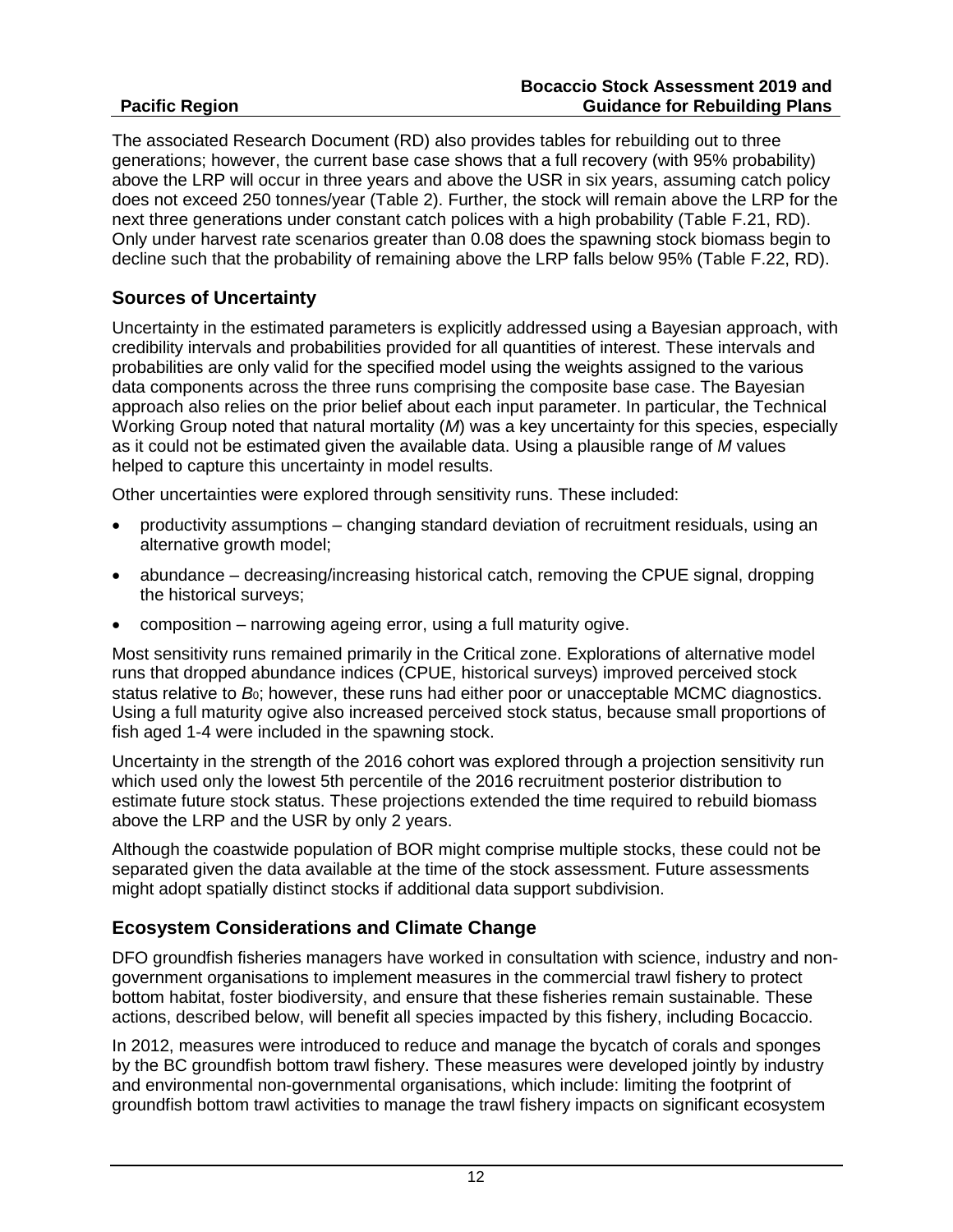components such as corals and sponges, establishing a combined bycatch conservation limit for corals and sponges, and establishing an encounter protocol. These measures also restrict access by bottom trawling to less than one-half of the available benthic habitat (stratified by area and depth) on the BC coast, thus providing protection for areas frequented by juvenile groundfish of many species as well as juvenile and adult BOR. These measures have been incorporated into DFO's Pacific Region Groundfish [Integrated Fisheries Management Plan.](https://waves-vagues.dfo-mpo.gc.ca/Library/40765167.pdf)

To further mitigate ecosystem risk, all BC commercial Groundfish fisheries are subject to the following management measures: 100% at-sea monitoring, 100% dockside monitoring, individual vessel accountability for all retained and released catch, individual transferable quotas and reallocation of these quotas between vessels and fisheries to cover catch of non-directed species (see aforementioned Management Plan). These measures ensure that impacts on nontarget species, 'Endangered, Threatened and Protected' (ETP) species and biogenic habitat components (coral and sponge) are well monitored.

In addition to the fishery dependant ecosystem and fishery monitoring, DFO, in collaboration with industry partners, conduct a suite of fishery independent random depth-stratified surveys (using bottom trawl, demersal hook and line, and trap gears), which provide comprehensive coast wide coverage biennially of most offshore benthic habitats between the depths of 50 and 500 m. This suite of surveys provides an important layer of information with very high specificity ensuring that ecosystem components vulnerable to fishing gears are monitored.

While assessments and harvest options for groundfish species in the Pacific region are provided on a single species basis, the fishery is managed in a multi-species context wherein many single species quotas are managed simultaneously. Additionally, freezing the footprint of the trawl fishery reduces the likelihood of impacts from the activities of the commercial bottom trawl fleet expanding into new benthic habitats.

It is not known how climate change will affect this species or the conclusions made by this stock assessment. Although there is agreement that warmer temperature regimes and changes to other environmental variables such as dissolved oxygen will affect marine species, the exact nature of these effects is poorly understood. Previous attempts at incorporating climate variables into stock assessments such as this one have proved unsuccessful, largely due to low contrast in the introduced series, a too-short time series, or overly simplistic (or unrealistic) functional models. Warmer temperatures may affect recruitment processes, natural mortality, and growth, any of which may affect stock resilience, productivity, and status relative to reference points which may in turn alter the perception of consequences associated with varying harvest levels relative to stock status. As well, reference points which rely on equilibrium conditions will shift because changing temperature regimes imply a change in productivity and consequently a different equilibrium level. Understanding the effect of climate change in a marine context will require additional monitoring and analyses.

While occasional large recruitment events can be considered to be typical among species of *Sebastes*, such events tend to occur every 10 to 25 years in other species of this genus that have been assessed. Bocaccio appears to be an outlier species, with only one large cohort observed in over 60 years of potential data. While the existence of the large 2016 cohort is welcome information that is predicted to lead to recovery, it is noted that the southern California population of BOR has had several good recent recruitments that have led to recovery in that population.

There was considerable discussion amongst the peer review participants of possible linkages between environmental variables, BOR recruitment, and rockfish recruitment more generally as there have been a number of significant recruitment events for BOR as well as other rockfish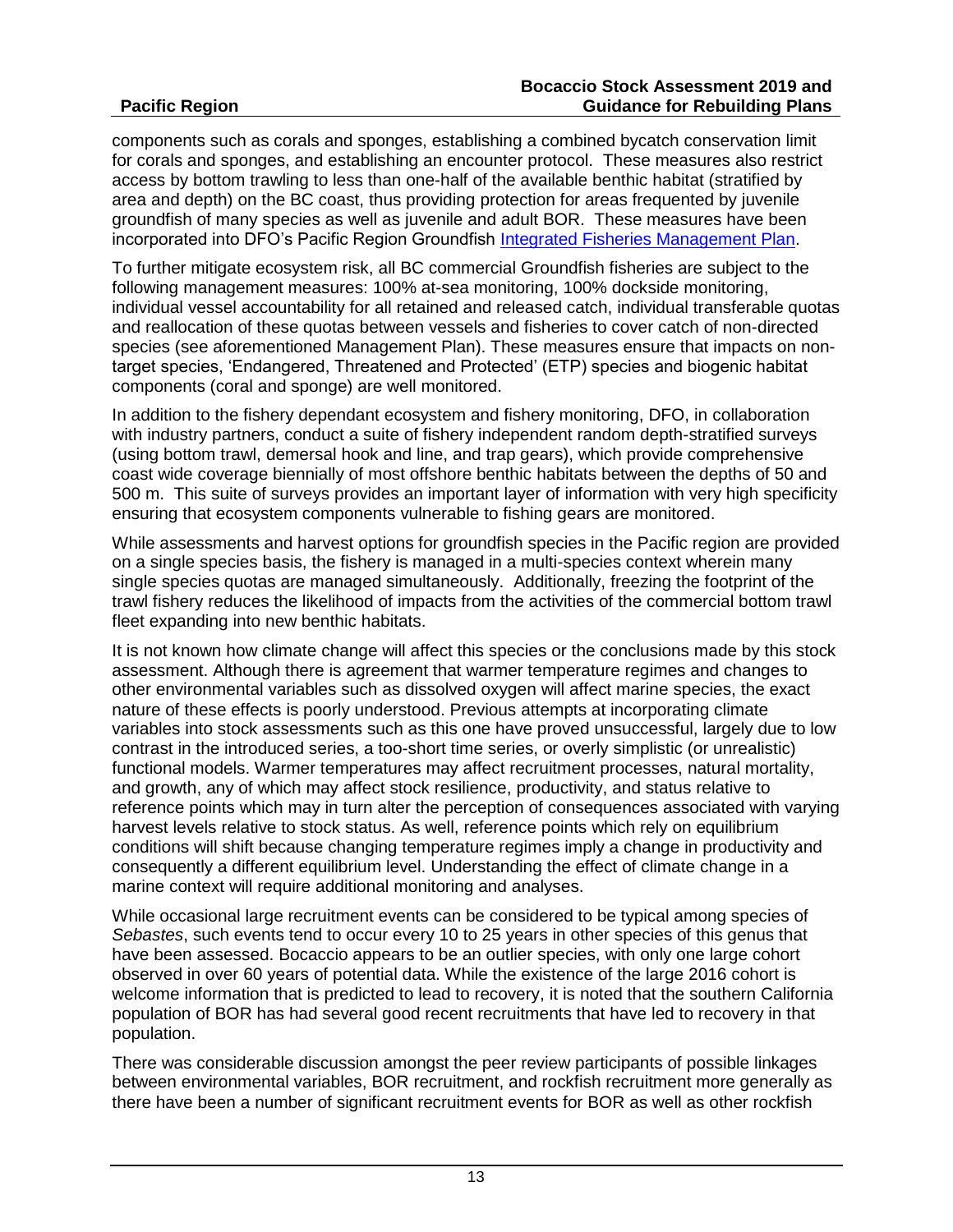species along the Pacific coast of North America over the last decade. Such recruitment events, while likely driven by environmental events, are difficult to evaluate because of their rarity and the indirect causality associated with these events. For example, it is possible that the coincident timing of a marine heat wave in the NE Pacific Ocean (2014-15), coined the The [Blob',](https://climate.washington.edu/wp-content/uploads/2014Jun.pdf) and the current strong BC BOR recruitment event are linked, but the intermediate causation steps are poorly understood

# **CONCLUSIONS AND ADVICE**

In common with other BC rockfish stock assessments, this stock assessment depicts a slowgrowing, low productivity stock. However, what is unusual about this stock assessment is that this stock appears to be even less productive than would be expected for the apparent rate of natural mortality suggested by the available ageing information. The exploitation rates estimated by the model, which reach their highest point at around 0.06/y, a level much lower than that seen in other recent rockfish stock assessments, should result in catches below replacement levels and allow the population to increase. But such increases had not been observed until evidence began to accumulate from the large 2016 cohort. The number of good recruitment events appear to be few for BOR, which has steadily declined over the period 1935–2020, in spite of the low exploitation rates stemming from management actions that have reduced recent removals to 100 tonnes or less per year. These results corroborate the findings in previous stock assessments of BOR. However, what distinguishes this stock assessment from the previous ones is the signal of new recruitment in the form of the strong 2016 year class, which is estimated by the composite base model to be 44 times (median estimate; 5-95% range: 30–58) the long-term average recruitment.

The RPR meeting participants recommended biennial updates of the current assessment to track progress of the strong 2016 cohort. The two-year interval is the minimum elapsed time required to obtain a complete cycle of bottom trawl survey results. This set of survey observations will provide a coast wide view of BOR abundance, which is needed to update this stock assessment, including revised decision tables.

Scheduling of the next full assessment depends on the actual strength of the recruiting 2016 year class, as it develops in the coming years. If it continues to show a strength consistent with the evaluation in this stock assessment, then coastal BOR should rebuild to levels above the USR in 3–5 years, and the need to re-evaluate this stock assessment can be postponed for a few years. The existing synoptic trawl surveys, particularly the Queen Charlotte Sound (QCS) and west coast Vancouver Island (WCVI) surveys, should provide adequate monitoring of this year class in the coming years. The next full stock assessment should be scheduled in 2025 (or possibly later), such that there will be at least two new indices from both the QCS and WCVI synoptic surveys. Regardless of when a new stock assessment is scheduled, technicians need 6-12 months to process and read new ageing structures before assessment scientists can begin the reconstruction of a population trajectory. Advice for interim years is explicitly included in the decision tables and managers can select another line on the table if stock abundance appears to have changed or if greater certainty of staying above the reference point is desired.

Advice to management is provided in the form of decision tables. These tables assume the composite base case model is valid and there will be no management interventions if stock status falls below accepted reference points at any level of constant catch.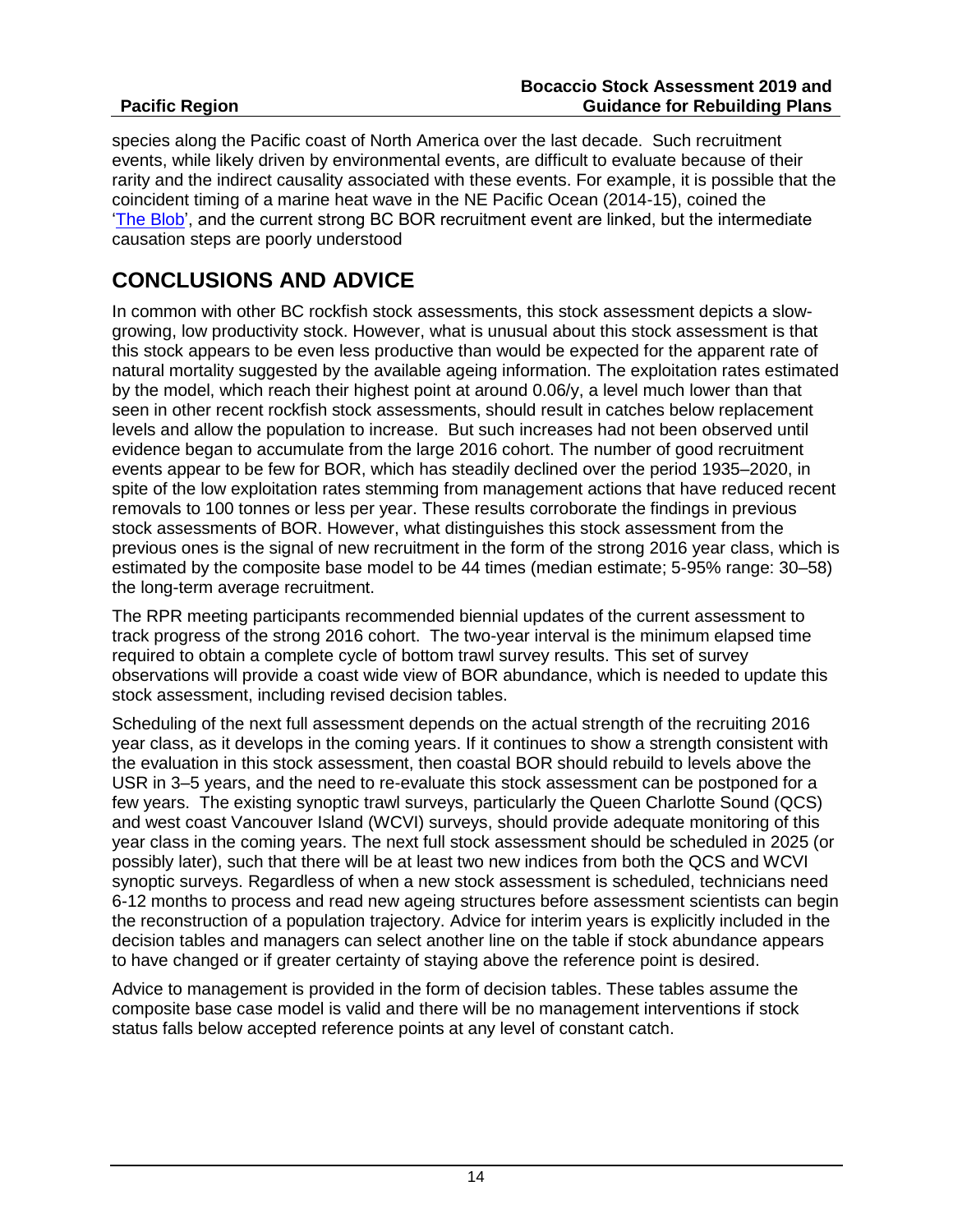# **LIST OF MEETING PARTICIPANTS**

| <b>Last Name</b> | <b>First Name</b> | <b>Affiliation</b>                                    |  |  |  |
|------------------|-------------------|-------------------------------------------------------|--|--|--|
| Anderson         | Sean              | DFO Science, Groundfish Section                       |  |  |  |
| Andrews          | Kelly             | National Oceanic & Atmospheric Administration (NOAA)  |  |  |  |
| Archibald        | Devon             | Oceana                                                |  |  |  |
| <b>Boyes</b>     | Dave              | <b>Commercial Industry Caucus (CIC)</b>               |  |  |  |
| Campbell         | Jill              | DFO Science, Groundfish Section,                      |  |  |  |
| Chaves           | Lais              | <b>Council of Haida Nations</b>                       |  |  |  |
| Christensen      | Lisa              | DFO Science, Centre for Science Advice Pacific        |  |  |  |
| Cleary           | Jaclyn            | <b>DFO Science, Quantitative Assessment</b>           |  |  |  |
| Greene           | Joe               | <b>Groundfish Technical Advisory Committee (GTAC)</b> |  |  |  |
| Dunabeitia       | Ramon             | <b>BC Groundfish Conservation Society</b>             |  |  |  |
| Field            | John              | National Oceanic & Atmospheric Administration         |  |  |  |
| Frid             | Alejandro         | Central Coast Indigenous Resource Alliance            |  |  |  |
| Govender         | Rhona             | DFO, Resource Management, SARA                        |  |  |  |
| Grandin          | Chris             | DFO Science, Groundfish Section                       |  |  |  |
| Haggarty         | Dana              | DFO Science, Groundfish Section                       |  |  |  |
| Haigh            | Rowan             | DFO Science, Groundfish Section                       |  |  |  |
| Keppel           | <b>Elise</b>      | DFO Science, Groundfish Section                       |  |  |  |
| Kiezer           | Adam              | DFO Resource Management, Groundfish                   |  |  |  |
| Kronlund         | Rob               | DFO Science, Senior Advisor, NHQ                      |  |  |  |
| Lacko            | Lisa              | DFO Science, Groundfish Section                       |  |  |  |
| Lane             | Jim               | Nuu-chah-nulth Tribal Council                         |  |  |  |
| Mose             | <b>Brian</b>      | <b>Groundfish Technical Advisory Committee (GTAC)</b> |  |  |  |
| Olsen            | Norm              | DFO Science, Groundfish Section                       |  |  |  |
| Romanin          | Kevin             | Province of BC                                        |  |  |  |
| Sporer           | <b>Chris</b>      | Pacific Halibut Management Association                |  |  |  |
| <b>Starr</b>     | Paul              | <b>Canadian Groundfish Conservation Society</b>       |  |  |  |
| Surry            | Maria             | DFO Science, Fishery + Assessment Data                |  |  |  |
| Tadey            | Rob               | DFO Resource Management, Groundfish                   |  |  |  |
| Turris           | <b>Bruce</b>      | <b>BC Groundfish Conservation Society</b>             |  |  |  |
| Wallace          | <b>Scott</b>      | David Suzuki Foundation                               |  |  |  |
| Wetzel           | Chantel           | National Oceanic & Atmospheric Administration         |  |  |  |
| Wischniowski     | Stephen           | <b>DFO Science</b>                                    |  |  |  |
| Workman          | Greg              | DFO Science, Groundfish Section                       |  |  |  |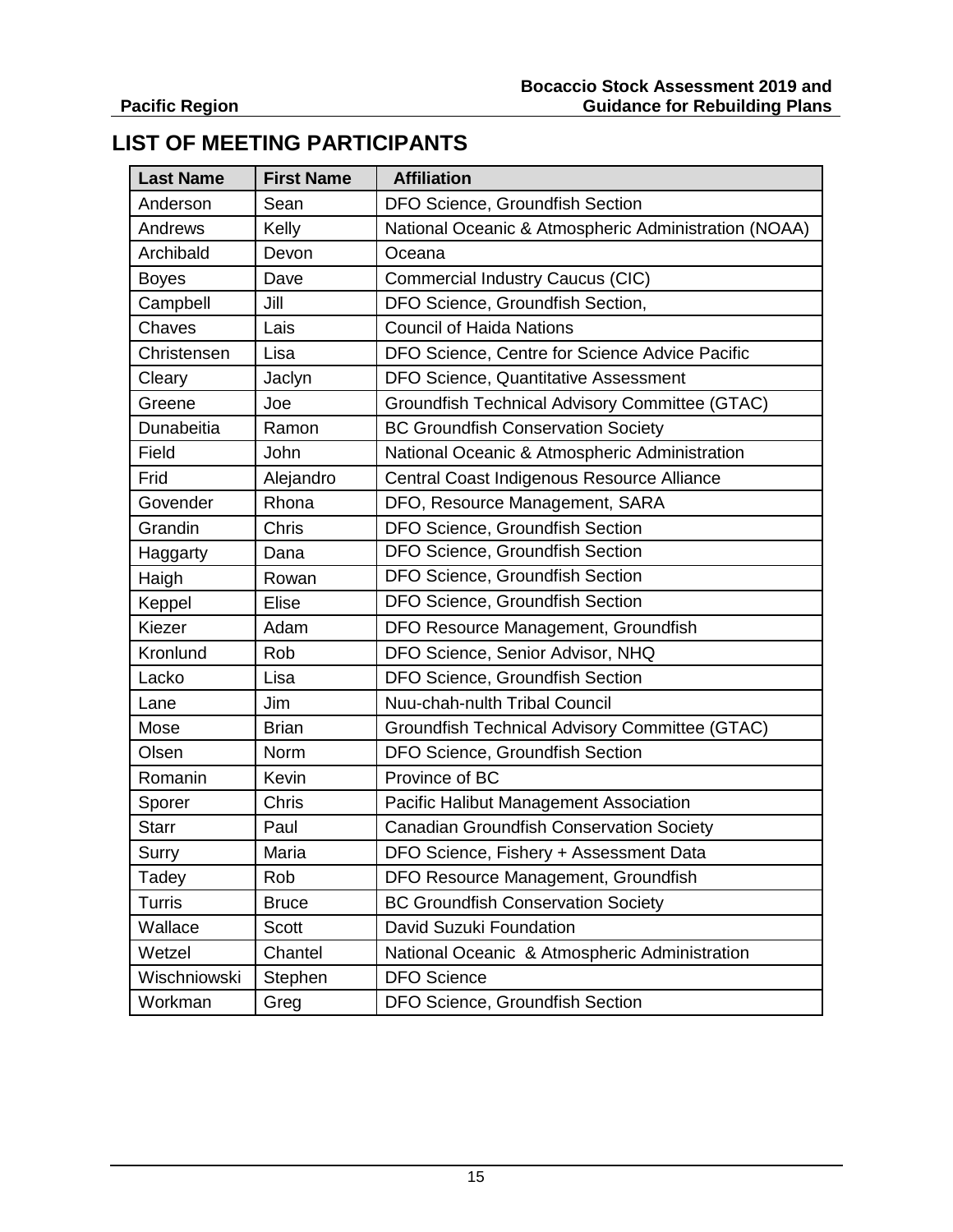# **SOURCES OF INFORMATION**

This Science Advisory Report is from the December 17-18, 2019 regional peer review on the Evaluation of Bocaccio rebuilding plan objectives. Additional publications from this meeting will be posted on the [Fisheries and Oceans Canada \(DFO\) Science Advisory Schedule](http://www.isdm-gdsi.gc.ca/csas-sccs/applications/events-evenements/index-eng.asp) as they become available.

- DFO. 2009. [A fishery decision-making framework incorporating the Precautionary Approach,](http://www.dfo-mpo.gc.ca/reports-rapports/regs/sff-cpd/precaution-back-fiche-eng.htm) (last reportedly modified 23 May 2009, though figures have since changed). (Accessed June 18, 2018).
- Forrest, R.E., Holt, K.R., Kronlund, A.R. 2018. [Performance of alternative harvest control rules](https://doi.org/10.1016/j.fishres.2018.04.007)  [for two Pacific groundfish stocks with uncertain natural mortality: Bias, robustness and trade](https://doi.org/10.1016/j.fishres.2018.04.007)[offs.](https://doi.org/10.1016/j.fishres.2018.04.007) Fish. Res. 206, 259 – 286.
- Haigh, R. and Yamanaka, K.L. 2011. Catch history reconstruction for rockfish (*Sebastes* spp.) caught in British Columbia coastal waters. Can. Tech. Rep. Fish. Aquat. Sci. 2943: viii + 124 p.
- New Zealand Ministry of Fisheries. 2011. Operational Guidelines for New Zealand's Harvest Strategy Standard. Ministry of Fisheries, New Zealand.
- Stanley, R.D., McAllister, M. and Starr, P. 2012. [Updated stock assessment for Bocaccio](http://www.dfo-mpo.gc.ca/csas-sccs/Publications/ResDocs-DocRech/2012/2012_109-eng.html)  (*Sebastes paucispinis*[\) in British Columbia waters for 2012.](http://www.dfo-mpo.gc.ca/csas-sccs/Publications/ResDocs-DocRech/2012/2012_109-eng.html) DFO Can. Sci. Advis. Sec. Res. Doc. 2012/109. ix + 73 p.
- Stanley, R.D., McAllister, M., Starr, P. and Olsen, N. 2009. [Stock assessment for bocaccio](http://www.dfo-mpo.gc.ca/csas-sccs/publications/resdocs-docrech/2009/2009_055-eng.htm)  (*Sebastes paucispinis*[\) in British Columbia waters.](http://www.dfo-mpo.gc.ca/csas-sccs/publications/resdocs-docrech/2009/2009_055-eng.htm) DFO Can. Sci. Advis. Sec. Res. Doc. 2009/055. xiv + 200 p.